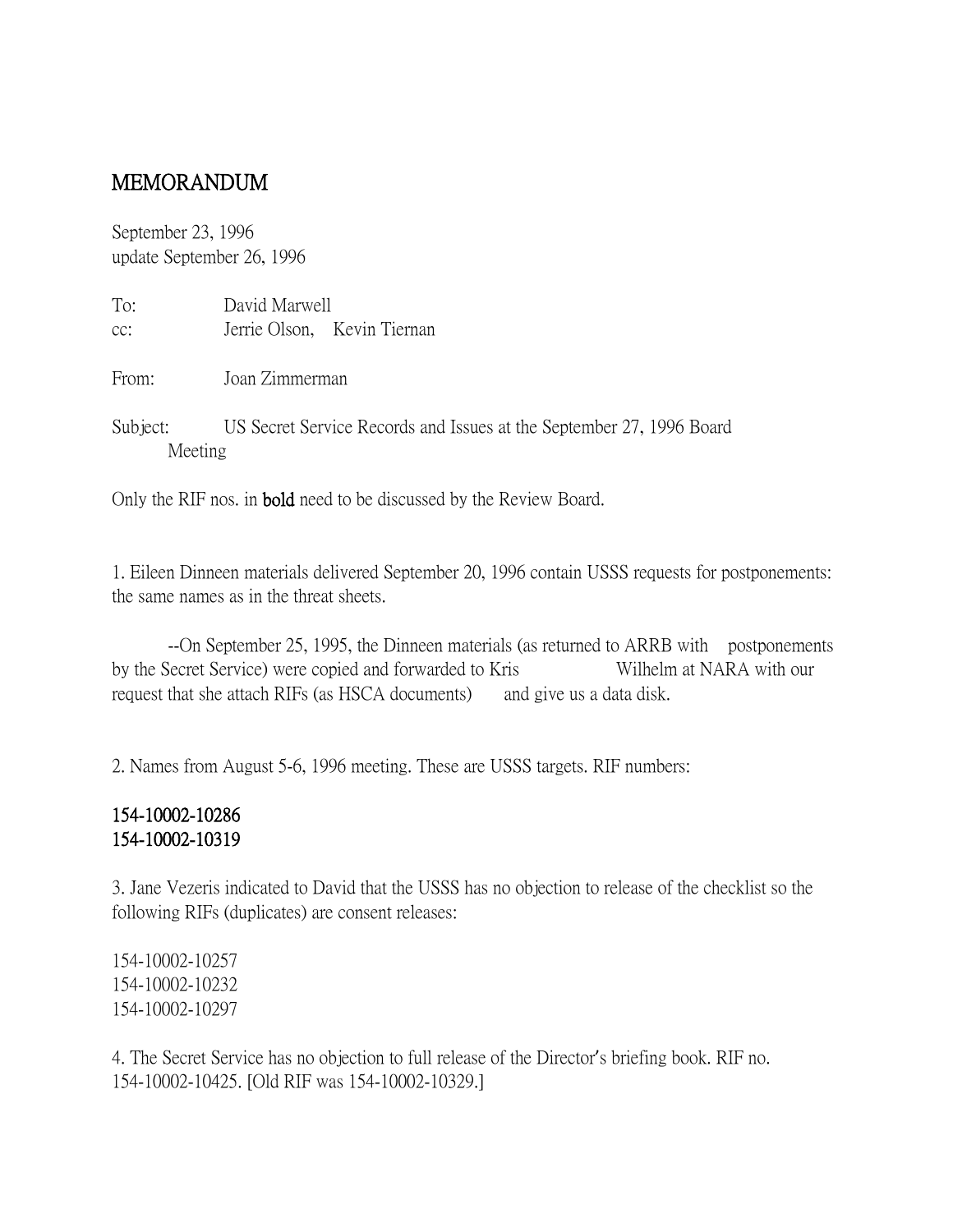5. Jane Vezeris indicated to David that the Secret Service would be unable to meet the Review Board's second 60-day deadline (September 23, 1996) for evidence regarding mental health information on the threat sheets and two memos by Eileen Dinneen. Vezeris stated that the Secret Service would provide this information before the October 15, 1996 meeting. Does the Review Board wish to have a briefing from Jane Vezeris? [See green tab in Director's briefing book for now open material on mental health information.]

6. PPD Shift reports (unusual incidents): names and identifying info.:154-10002-10340 The President General, 1962-1963 :154-10002-10353 and 154-10002-10358.

7. RIF 154-10002-10319 addressed in July 15, 1996 letter and again in September 9, 1996 letter. [same as #2 above]

8. Houston trip report has been released. Consent release: 154-10002-10342

9. USSS agent addresses in HSCA correspondence can be released: 154-10002-10415, but Thomas Vallee SSN and Rosemary Lacey SSN should be postponed.